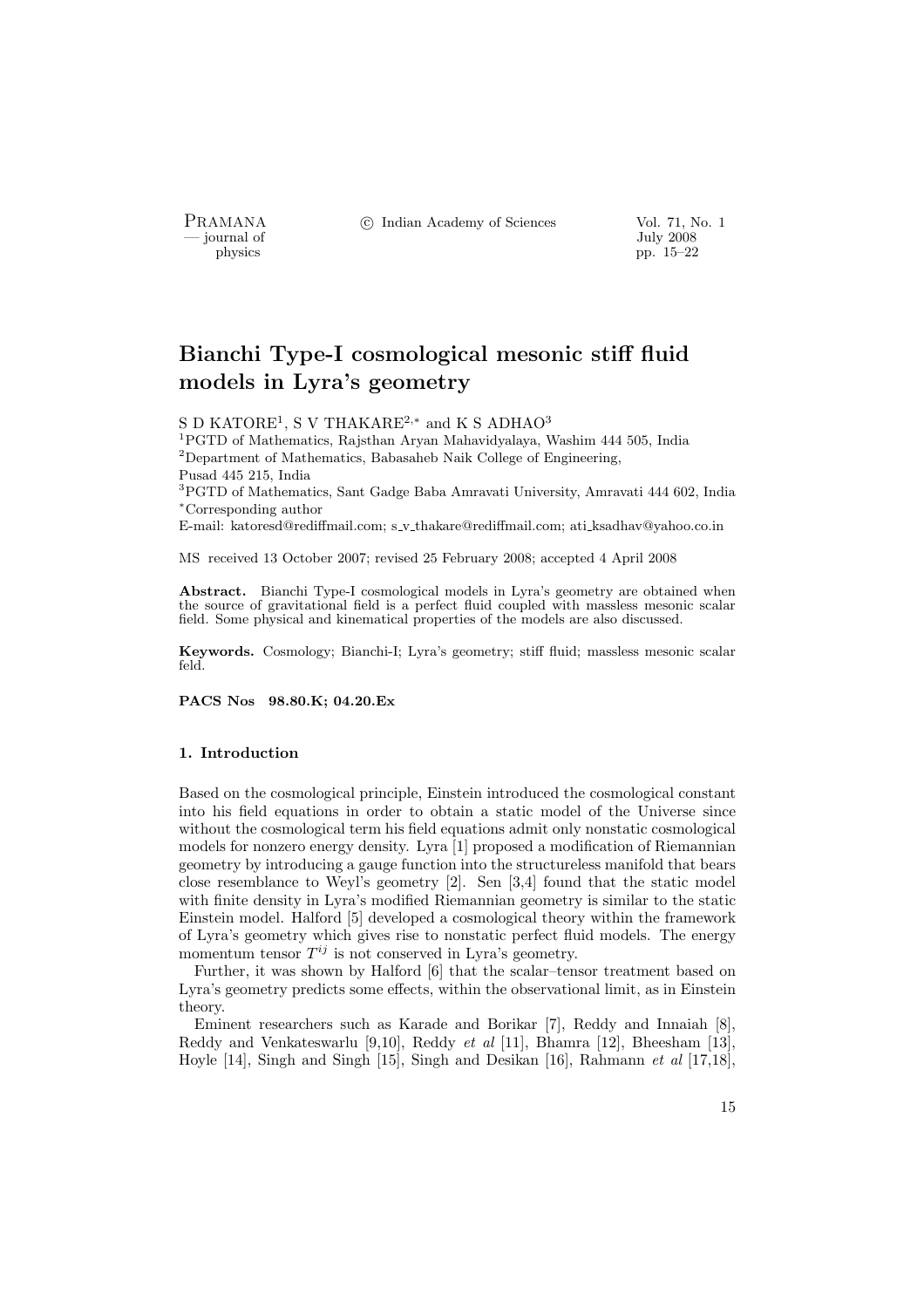### S D Katore, S V Thakare and K S Adhao

Mahanta and Mukherjee [19], have studied several aspects of cosmological models based on Lyra's geometry.

In the present investigation, we have constructed Bianchi Type-I cosmological model in Lyra's geometry with time-dependent displacement vector field in the presence of perfect fluid coupled with massless mesonic scalar field. This paper is organised as follows: We have reproduced the field equations for LRS Bianchi Type-I metric in Lyra's geometry in §2 and mentioned the consequences of the field equations in §3. We have solved the field equations for three different cases and obtained exact solutions in §4. We have discussed some physical and kinematical properties of the models in §5.

### 2. The field equations

We consider the LRS metric for the spatially homogeneous Bianchi-Type I cosmological model

$$
ds^2 = dt^2 - A^2(dx^2 + dy^2) - B^2 dz^2,
$$
\n(1)

where  $A$  and  $B$  are the functions of cosmic time  $t$  only.

The field equations in normal gauge for Lyra's geometry as obtained by Sen [4] are

$$
R_{ij} - \frac{1}{2}g_{ij}R = -(T_{ij} + M_{ij}) - \frac{3}{2}\phi_i\phi_j + \frac{3}{4}g_{ij}\phi_\alpha\phi^\alpha,
$$
 (2)

where

$$
T_{ij} = (\rho + p)u_i u_j - pg_{ij},\tag{3}
$$

and

$$
M_{ij} = V_i V_j - \frac{1}{2} g_{ij} V_k V^k \tag{4}
$$

are respectively the energy–momentum tensors corresponding to perfect fluid and massless mesonic scalar field satisfying the equation of state

$$
T_{;j}^{ij} = 0,\tag{5}
$$

and the Klein–Gordan wave equation

$$
g^{ij}V_{;ij} = 0\tag{6}
$$

respectively.

Here  $\rho$ , p and  $u_i$  are respectively the energy density, equilibrium pressure and four-velocity vector of the cosmic fluid distribution. V is the massless scalar field and  $\phi_i$  is the time-dependent Lyra's displacement vector, i.e.

$$
\phi_i = (0, 0, 0, \lambda(t)).
$$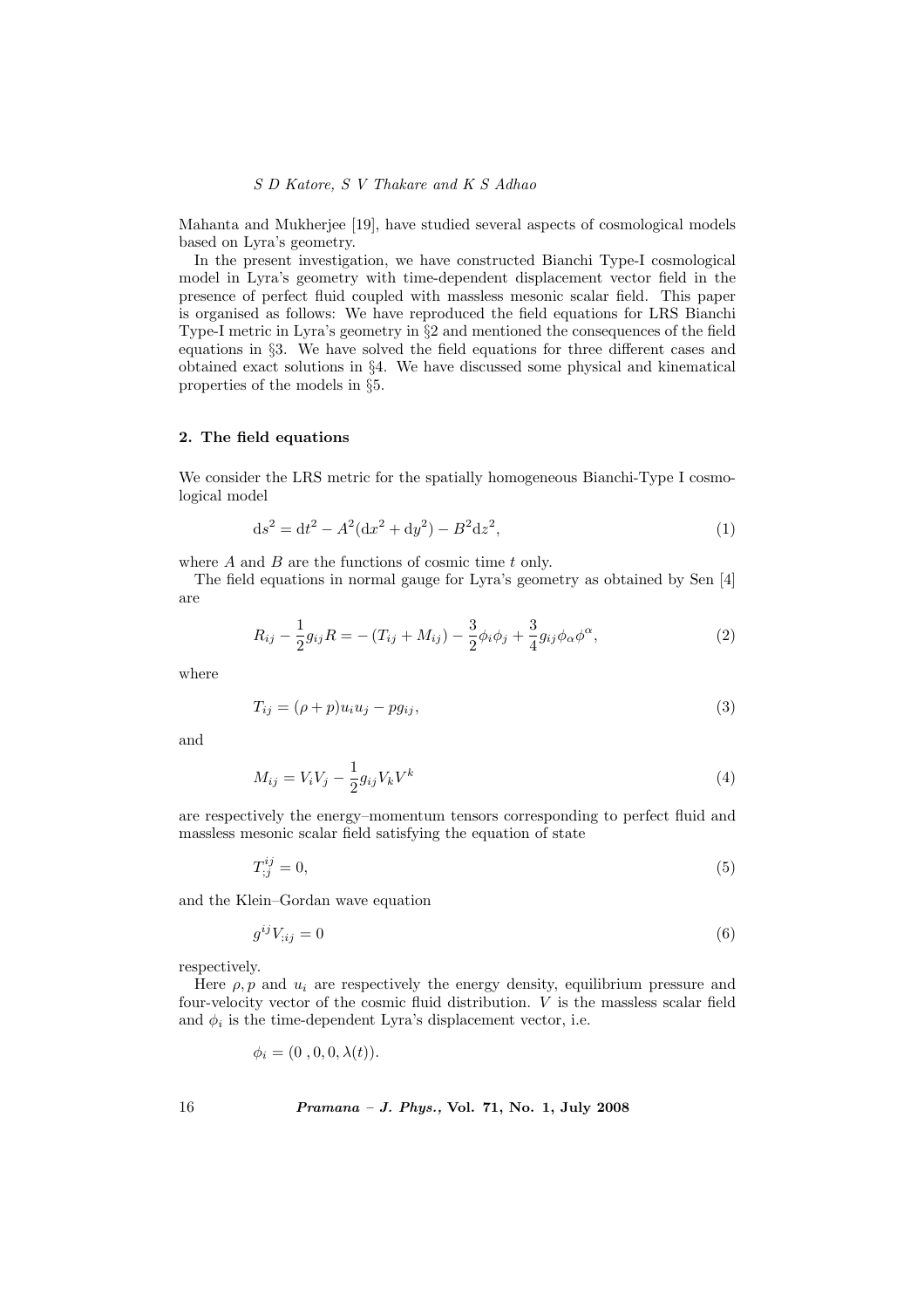## Bianchi Type-I cosmological mesonic stiff fluid models

The field equation (2) together with (5) and (6) for the space-time metric (1) leads to the following set of equations:

$$
\frac{A_{44}}{A} + \frac{B_{44}}{B} + \frac{A_4 B_4}{AB} + \frac{3\lambda^2}{4} = -\left(p + \frac{V_4^2}{2}\right),\tag{7.1}
$$

$$
2\frac{A_{44}}{A} + \left(\frac{A_4}{A}\right)^2 + \frac{3\lambda^2}{4} = -\left(p + \frac{V_4^2}{2}\right),\tag{7.2}
$$

$$
\left(\frac{A_4}{A}\right)^2 + 2\frac{A_4B_4}{AB} - \frac{3\lambda^2}{4} = \left(\rho + \frac{V_4^2}{2}\right),\tag{7.3}
$$

$$
(p+\rho)\left(2\frac{A_4}{A} + \frac{B_4}{B}\right) + \rho_4 = 0,\t\t(7.4)
$$

$$
V_{44} + \left(2\frac{A_4}{A} + \frac{B_4}{B}\right)V_4 = 0.\t\t(7.5)
$$

Hereafterward the suffix 4 after a field variable represents ordinary differentiation with respect to time.

### 3. Consequences of the field equations

From eqs  $(7.1)$  and  $(7.2)$ , we get

$$
\frac{B_{44}}{B} + \frac{A_4 B_4}{AB} = \frac{A_{44}}{A} + \left(\frac{A_4}{A}\right)^2.
$$
 (8)

We assume  $A$  to be some arbitrary function of  $B$ , say

$$
A = \psi \{B(t)\}\tag{9}
$$

so that eq. (8) becomes

$$
\left(\frac{\psi'}{\psi} - \frac{1}{B}\right)B_{44} + \left[\frac{\psi'}{\psi} + \left(\frac{\psi'}{\psi}\right)^2 - \frac{\psi'}{\psi B}\right]B_4^2 = 0\tag{10}
$$

which results in the following possibilities: (i)

$$
\frac{\psi'}{\psi} - \frac{1}{B} = 0 \text{ and } \frac{\psi''}{\psi} + \left(\frac{\psi'}{\psi}\right)^2 - \frac{\psi'}{\psi B} = 0. \quad (11.1a), (11.1b)
$$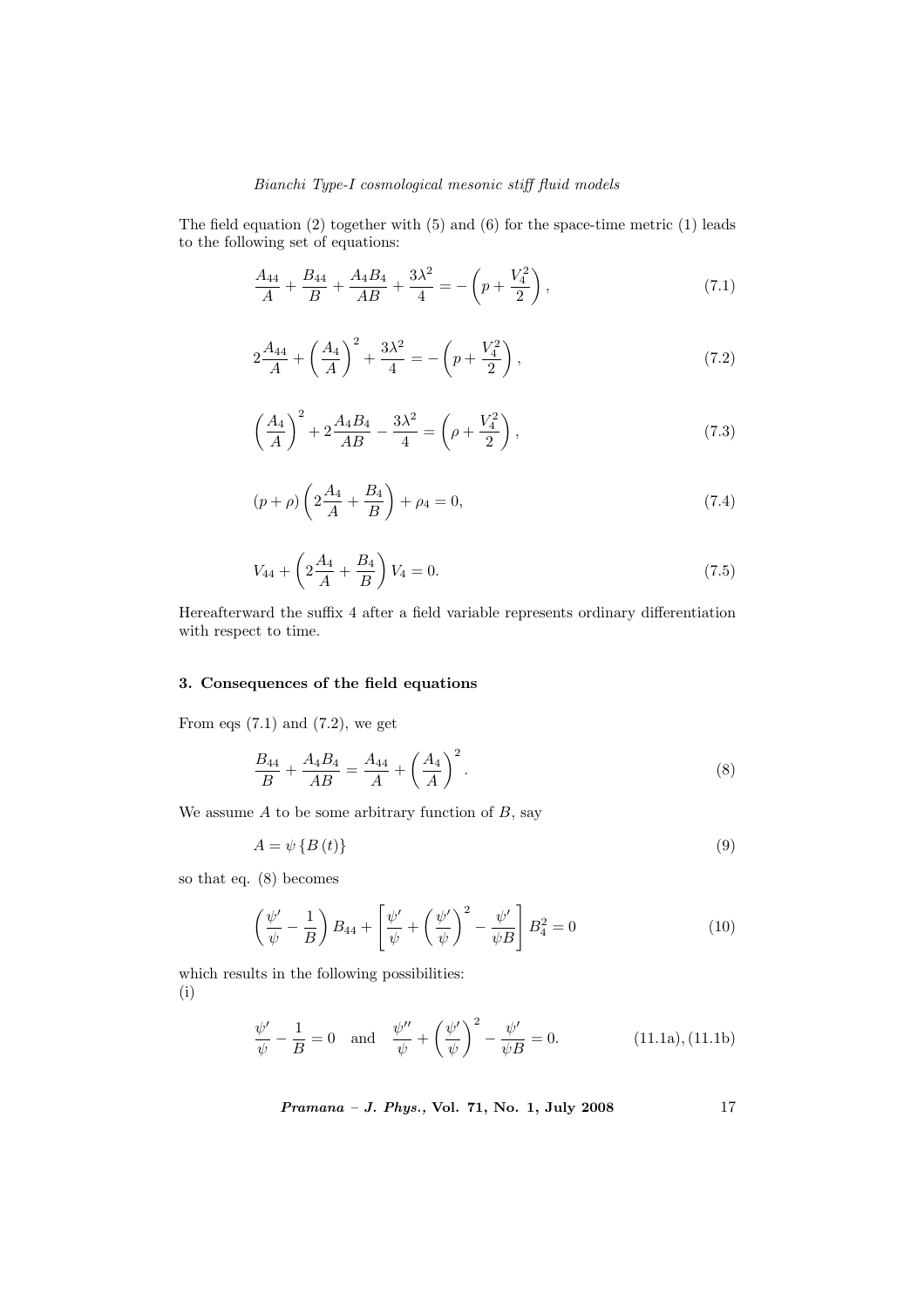S D Katore, S V Thakare and K S Adhao

(ii)

$$
B_{44} = 0
$$
 and  $\frac{\psi''}{\psi} + \left(\frac{\psi'}{\psi}\right)^2 - \frac{\psi'}{\psi B} = 0.$  (11.2a), (11.2b)

(iii)

$$
B_4 = 0.\t(11.3)
$$

Here prime over  $\psi$  denotes ordinary differentiation with respect to B.

### 4. Solutions of field equations

We have only five highly nonlinear field equations  $(7.1)$ – $(7.5)$  containing six unknowns, viz. A, B, p,  $\rho$ , V and  $\lambda$ . In order to obtain its exact solution, we assume one more physically reasonable condition amongst the variables. We consider here the effective stiff fluid distribution (Banerjee et al [21], Mohanty and Sahu [20]).

$$
p = \rho. \tag{12}
$$

Case i

Using eq. (11.1a) in eq. (11.1b) and then on integration we get

$$
\psi = a_1 B + a_2,\tag{13}
$$

where  $a_1$  and  $a_2$  are the constants of integration. Using (13) in (11.1a) we obtain  $a_2 = 0$  so that eq. (13) becomes

$$
\psi = a_1 B. \tag{14}
$$

In view of  $(9)$  and  $(14)$  we have

$$
A = a_1 B. \tag{15}
$$

Now using eq.  $(15)$  in eqs  $(7.1)$ – $(7.3)$  we get

$$
2\frac{B_{44}}{B} + \left(\frac{B_4}{B}\right)^2 + \frac{3\lambda^2}{4} = -\left(p + \frac{V_4^2}{2}\right),\tag{16}
$$

$$
3\left(\frac{B_4}{B}\right)^2 - \frac{3\lambda^2}{4} = \left(\rho + \frac{V_4^2}{2}\right). \tag{17}
$$

In order to obtain an explicit form of physical parameters, we consider here stiff fluid distribution given by (12). Therefore, eqs (16) and (17) yield

$$
B = (a_3t + a_4)^{1/3},\tag{18}
$$

where  $a_3 \neq 0$  and  $a_4$  are constants of integration.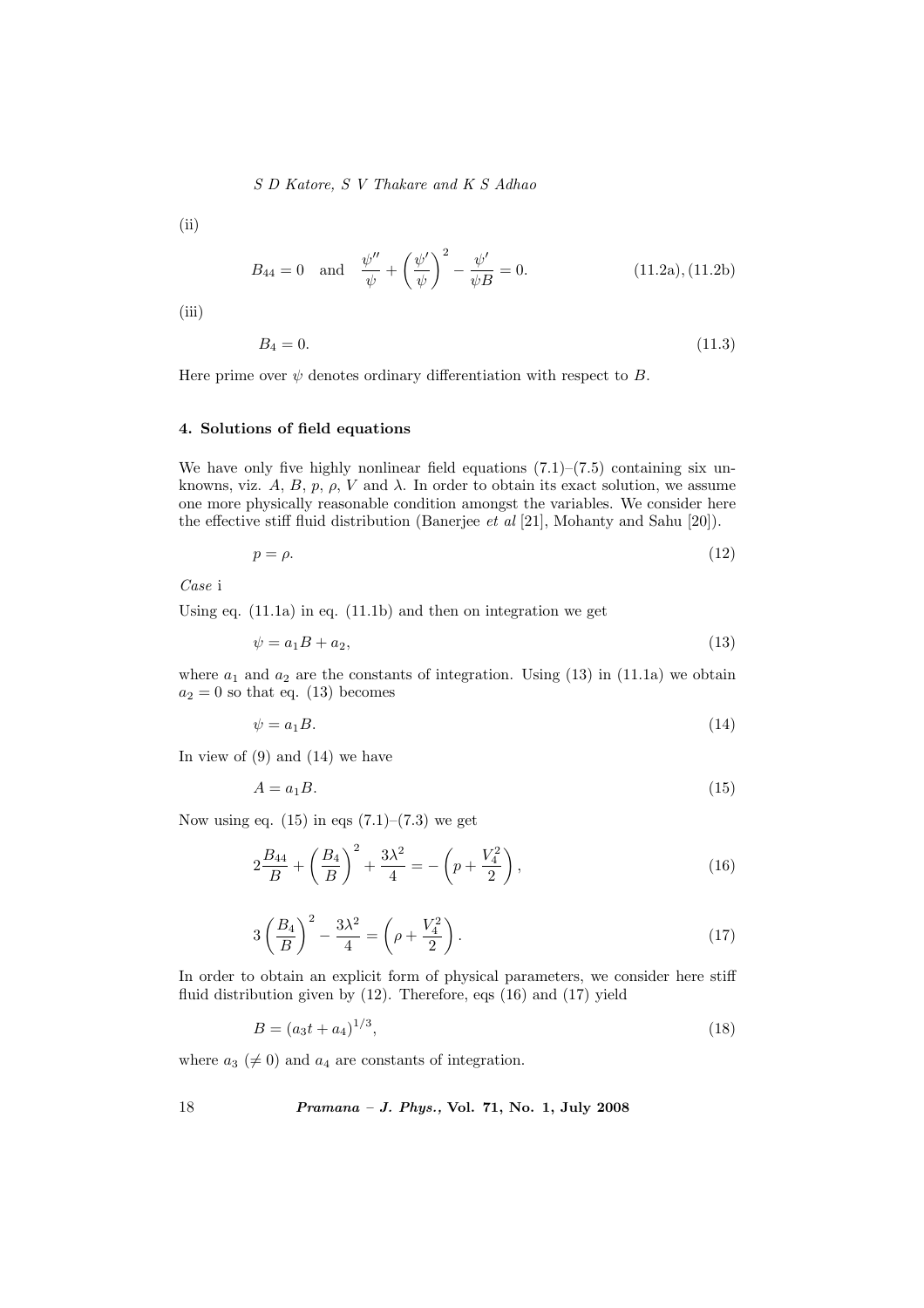### Bianchi Type-I cosmological mesonic stiff fluid models

In view of eqs  $(12)$ ,  $(15)$  and  $(18)$ , eq.  $(7.4)$  gives

$$
V = \frac{a_5}{a_1^2 a_3} \log \left( a_3 t + a_4 \right) + a_6,\tag{19}
$$

where  $a_5 \neq 0$  is the constant of integration and  $a_6$  is the arbitrary constant. In view of eqs  $(12)$ ,  $(15)$  and  $(18)$ , eq.  $(7.4)$  gives

$$
p = \rho = \frac{a_7}{(a_3 t + a_4)^2},\tag{20}
$$

where  $a_7 \neq 0$  is the constant of integration.

Using eqs  $(18)$ ,  $(19)$  and  $(20)$  in  $(7.2)$ , we get

$$
\lambda^2 = \frac{a_8}{\left(a_3 t + a_4\right)^2},\tag{21}
$$

where

$$
a_8 = \frac{4}{9}a_3^2 - \frac{2}{3}\frac{a_5^2}{a_1^4} - \frac{4}{7}a_7
$$
 is the new arbitrary constant.

In this case the metric (1) can be written in the form

$$
ds^{2} = dt^{2} - (a_{3}t + a_{4})^{2/3} \{a_{1}^{2}dx^{2} + a_{1}^{2}dy^{2} + dz^{2}\}\
$$
 (22)

which can be transformed, by a proper choice of coordinates and absorbing constants in the differentials, to the form

$$
ds^{2} = dT^{2} - T^{2/3}(dX^{2} + dY^{2} + dZ^{2}).
$$
\n(23)

Case ii

On integration, eq. (11.2a) yields

$$
B = b_1 t + b_2,\tag{24}
$$

where  $b_1 \neq 0$  and  $b_2$  are the constants of integration.

Further, using  $(24)$  in  $(11.2b)$  and in view of  $(9)$ , we get

$$
A = \left(b_3 B^2 + b_4\right)^{1/2},\tag{25}
$$

where  $b_3 \neq 0$  and  $b_4$  are constants of integration.

On integrating eq. (7.5), with the aid of eqs (25) and (24), we get

$$
V = \frac{b_5}{b_1 b_4} \log \frac{(b_1 t + b_2)}{\sqrt{b_3 (b_1 t + b_2)^2 + b_4}} + b_6,
$$
\n(26)

where  $b_5$  and  $b_6$  are constants of integration.

Pramana – J. Phys., Vol. 71, No. 1, July 2008 19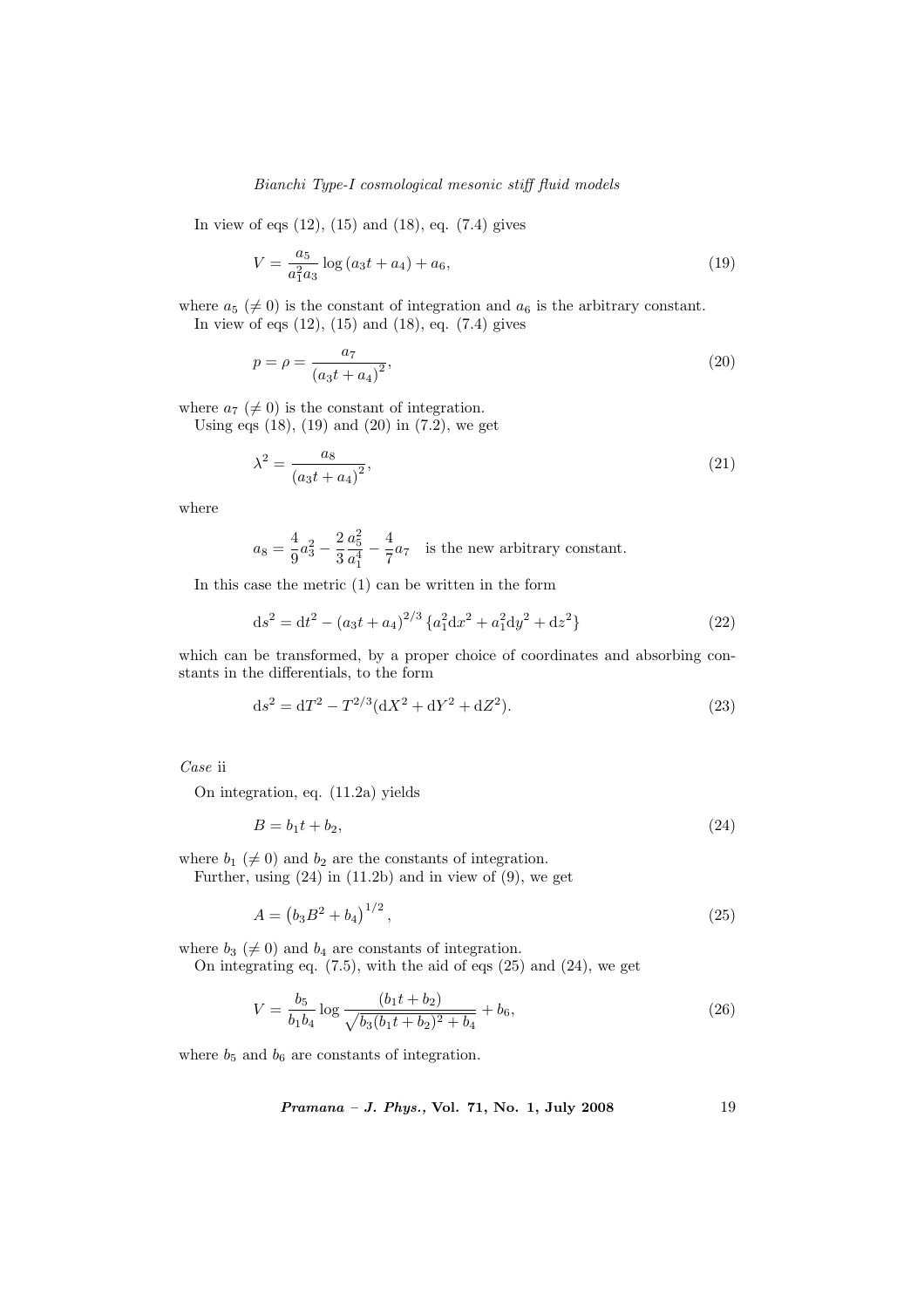# S D Katore, S V Thakare and K S Adhao

In view of eqs  $(12)$ ,  $(24)$  and  $(25)$ , eq.  $(7.4)$  yields

$$
p = \rho = \frac{b_7}{\left[b_1 t + b_2\right]^2 \left[b_3 \left(b_1 t + b_2\right)^2 + b_4\right]^2}.
$$
\n(27)

Further, in view of eqs  $(24)$ – $(27)$ , eq.  $(7.2)$  yields

$$
\lambda^2 = \frac{4B^2b_1b_3(B - 2b_1)(b_3B^2 + b_4) - 4b_7 - 2b_5^2}{3(b_3B^2 + b_4)^2B^2},\tag{28}
$$

where  $B = (b_1 t + b_2)$ .

In this case the metric (1) can be written as

$$
ds^{2} = dt^{2} - \{b_{3}(b_{1}t + b_{2})^{2} + b_{4}\}\{dx^{2} + dy^{2}\} - (b_{1}t + b_{2})^{2}dz^{2}
$$

which can be transformed through a proper choice of coordinates to the form

$$
ds^{2} = dT^{2} - (b_{3}T^{2} + b_{4})(dX^{2} + dY^{2}) - T^{2}dZ^{2}.
$$
 (29)

Case iii

On integrating eq. (11.3) we get

$$
B = c_1. \tag{30}
$$

In view of eqs  $(12)$  and  $(30)$ , eqs  $(7.1)$ – $(7.5)$  yield

$$
A = (c_2 t + c_3)^{1/2},\tag{31}
$$

$$
p = \rho = \frac{c_4}{(c_2 t + c_3)^{1/2}},\tag{32}
$$

$$
V = \frac{c_5}{c_2} \log(c_2 t + c_3) + c_6,\tag{33}
$$

$$
\lambda^2 = \frac{c_7}{(c_2 t + c_3)^2},\tag{34}
$$

where  $c_1, c_2, c_3, c_4, c_5$  and  $c_6$  are constants of integration and  $c_7 = \frac{8}{3}(2c_2^2 - 2c_4 - c_5^2)$ is the new arbitrary constant.

In this case the line element (1) takes the form

$$
ds^{2} = dt^{2} - (c_{2}t + c_{3})(dx^{2} + dy^{2}) - c_{1}^{2}dz^{2}
$$

which can be transformed, by a proper choice of coordinates and absorbing constants in the differentials, to the form

$$
ds^{2} = dT^{2} - T^{2}(dX^{2} + dY^{2}) - dZ^{2}.
$$
\n(35)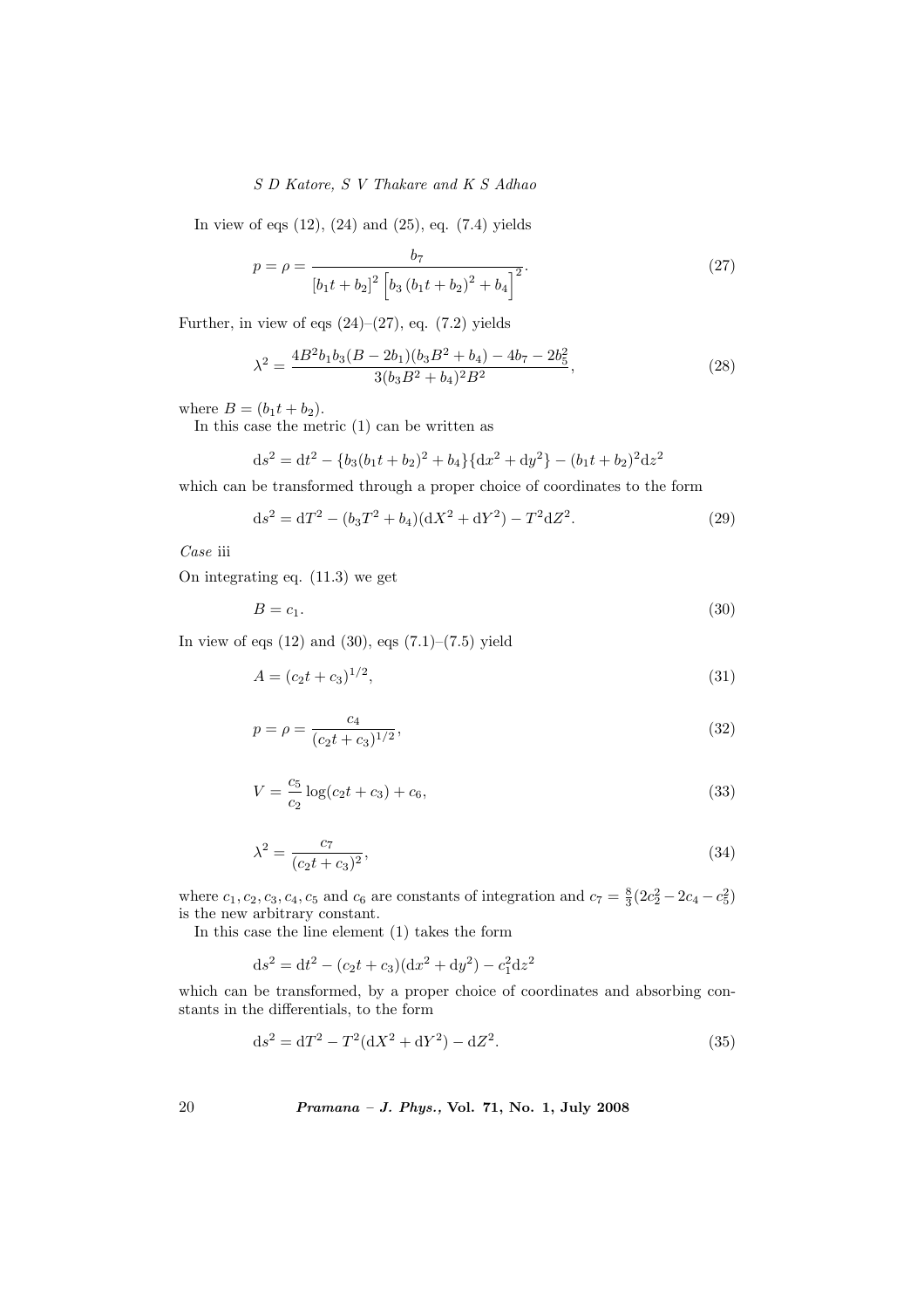### Bianchi Type-I cosmological mesonic stiff fluid models

### 5. Physical and kinematical properties of the solution

In this section we study the physical and geometrical properties of the models obtained in the preceding sections.

Case i

The massless mesonic scalar field V, energy density  $\rho$ , equilibrium pressure p and Lyra's displacement vector field  $\lambda$  for the model (23) are given by

$$
p = \rho = \frac{a_7}{T^2},\tag{36a,b}
$$

$$
\lambda^2 = \frac{a_8}{T^2},\tag{36c}
$$

$$
V = a_9 \log T + a_{10},\tag{36d}
$$

where  $\alpha_9$  and  $\alpha_{10}$  are the new arbitrary constants.

### Case ii

The massless mesonic scalar field V, energy density  $\rho$ , equilibrium pressure p and Lyra's displacement vector  $\lambda$  for the model (29) are given by

$$
V = b_8 \log \frac{T}{\sqrt{b_3 T^2 + b_4}} + b_6,\tag{37a}
$$

$$
p = \rho = \frac{b_7}{(b_3 T^3 + b_4 T)^2},
$$
\n(37b, c)

$$
\lambda^{2} = \frac{4T^{2}(T - 2b_{1})(b_{3}T^{2} + b_{4})b_{1}b_{3} - 4b_{7} - 2b_{5}^{2}}{3(b_{3}T^{3} + b_{4}T)^{2}}.
$$
\n(37d)

Case iii

The massless mesonic scalar field V, energy density  $\rho$ , equilibrium pressure  $p$  and Lyra's displacement vector field  $\lambda$  for the model (35) are given by

$$
V = c_8 \log T + c_6,\tag{38a}
$$

$$
p = \rho = \frac{c_4}{T^2},\tag{38b,c}
$$

$$
\lambda^2 = \frac{c_7}{T^2}.\tag{38d}
$$